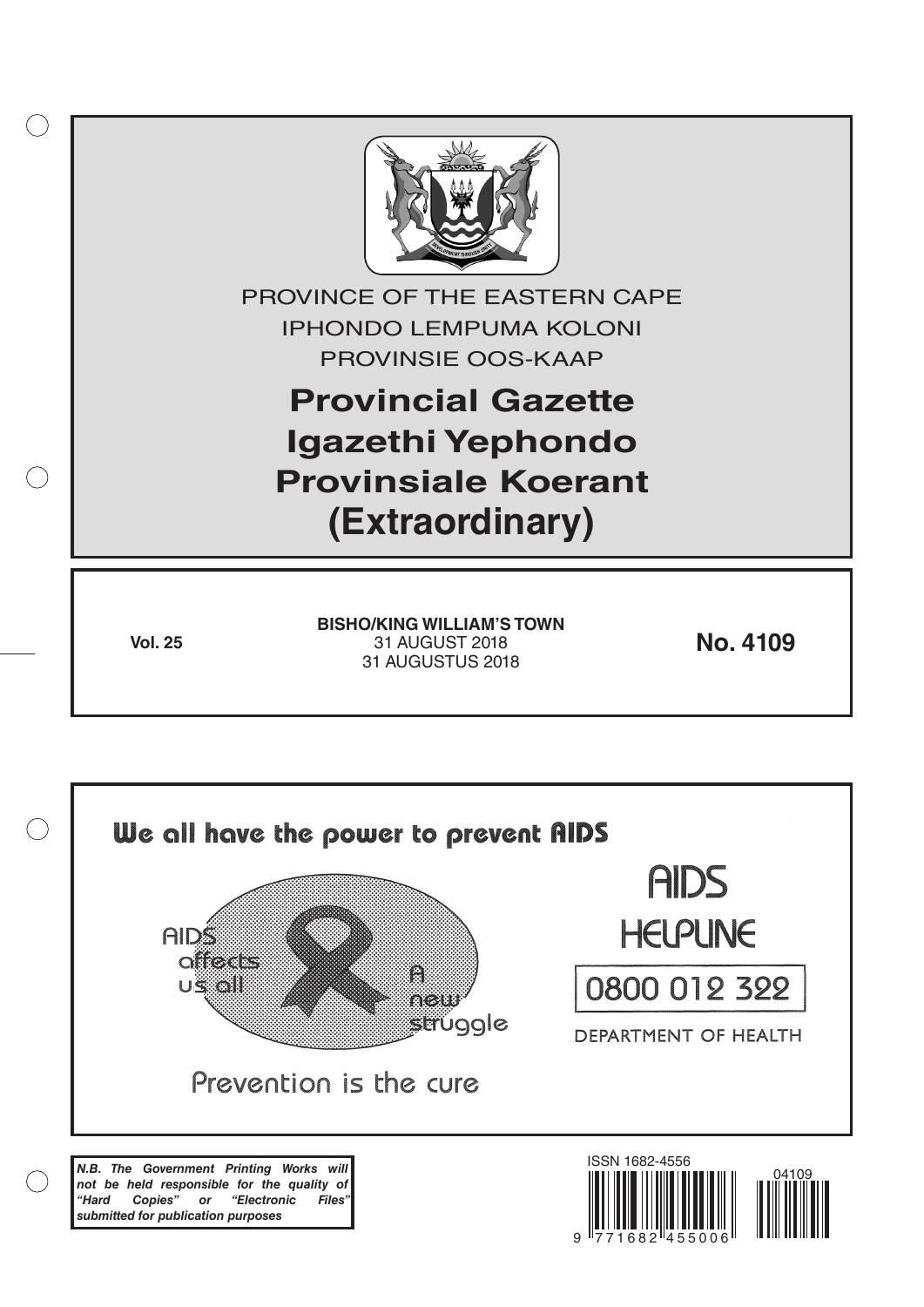# **IMPORTANT NOTICE:**

**The GovernmenT PrinTinG Works Will noT be held resPonsible for any errors ThaT miGhT occur due To The submission of incomPleTe / incorrecT / illeGible coPy.**

**no fuTure queries Will be handled in connecTion WiTh The above.**

#### **CONTENTS**

|     |                                                                                                         | Gazette<br>No. | Page<br>No. |
|-----|---------------------------------------------------------------------------------------------------------|----------------|-------------|
|     | LOCAL AUTHORITY NOTICES • PLAASLIKE OWERHEIDS KENNISGEWINGS                                             |                |             |
| 183 | Spatial Planning and Land Use Management By-law: Kouga Municipality, 2016: Erf 1319 (Waterkant Street), | 4109           |             |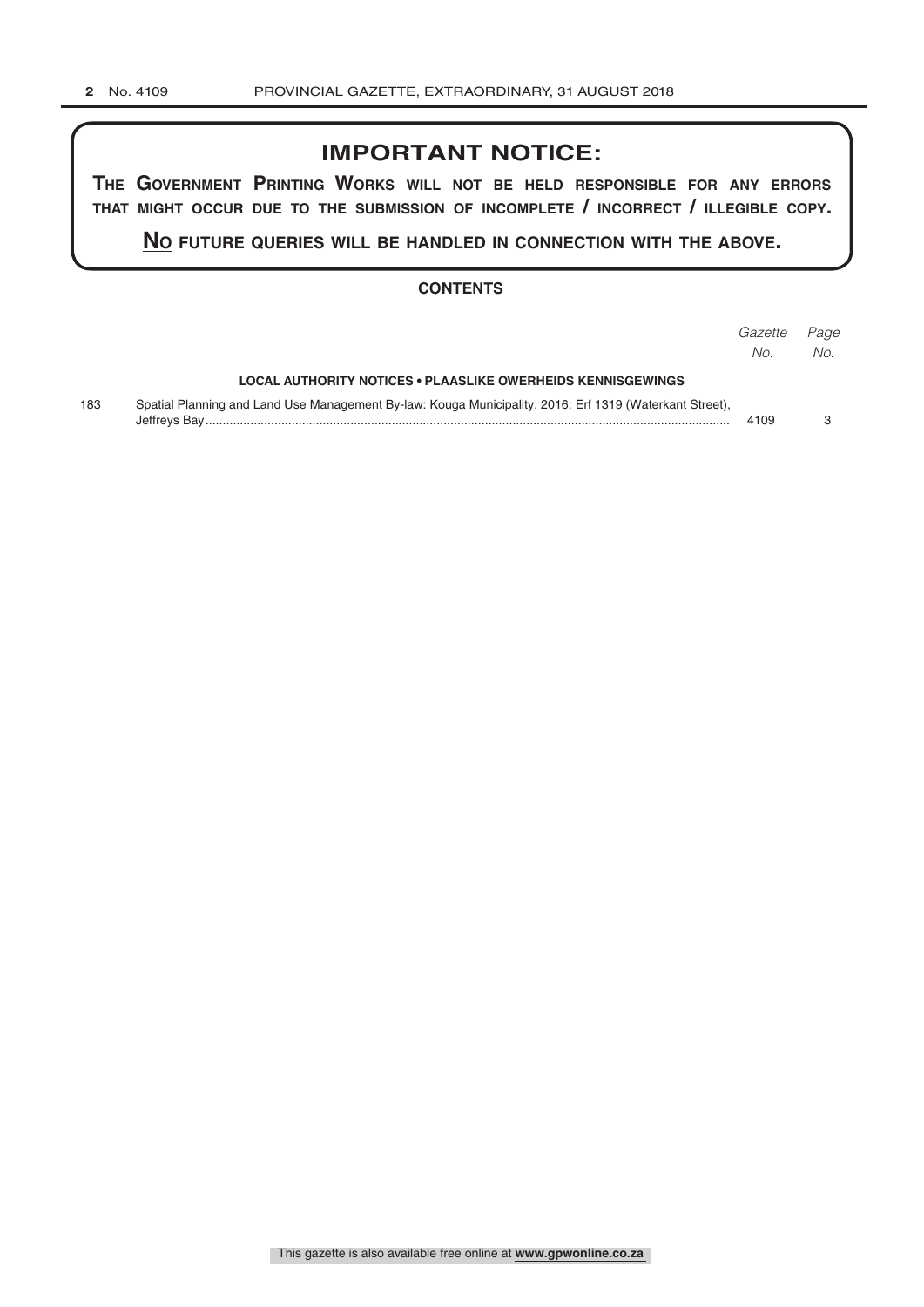# Local Authority Notices • Plaaslike Owerheids Kennisgewings

#### **LOCAL AUTHORITY NOTICE 183 OF 2018**

## **PROVINCIAL NOTICE NO 146/2018**

## **EASTERN CAPE PROVINCE**

## **KOUGA MUNICIPALITY (EC 108)**

#### **REMOVAL OF RESTRICTIVE CONDITIONS**

Notice is hereby given in terms of Section 93 of the Spatial Planning and Land Use Management By-Law: Kouga Municipality, 2016 that the under mentioned application has been received and is open for inspection at the Kouga Municipality, Planning and Development Department, 16 Woltemade Street, Jeffreys Bay. Motivated objections, if any, against the application, must be lodged in writing to reach the undersigned not later than 30 days after publication of this specific reference to the Erf number.

## **ERF 1319 (WATERKANT STREET), JEFFREYS BAY**

**Applicant:** Slabbert Attorneys

**Nature of application:** The removal of restrictive title deed conditions applicable to Erf 1319, Jeffreys Bay for development purposes.

------------------------------------------------------------------------------------------------------------

## **C. DU PLESSIS P.O. BOX 21 MUNICIPAL MANAGER JEFFREYS BAY**

 **6330**

**For Publication:** 

PROVINCIAL GAZETTE KOUGA EXPRESS 30 AUGUST 2018